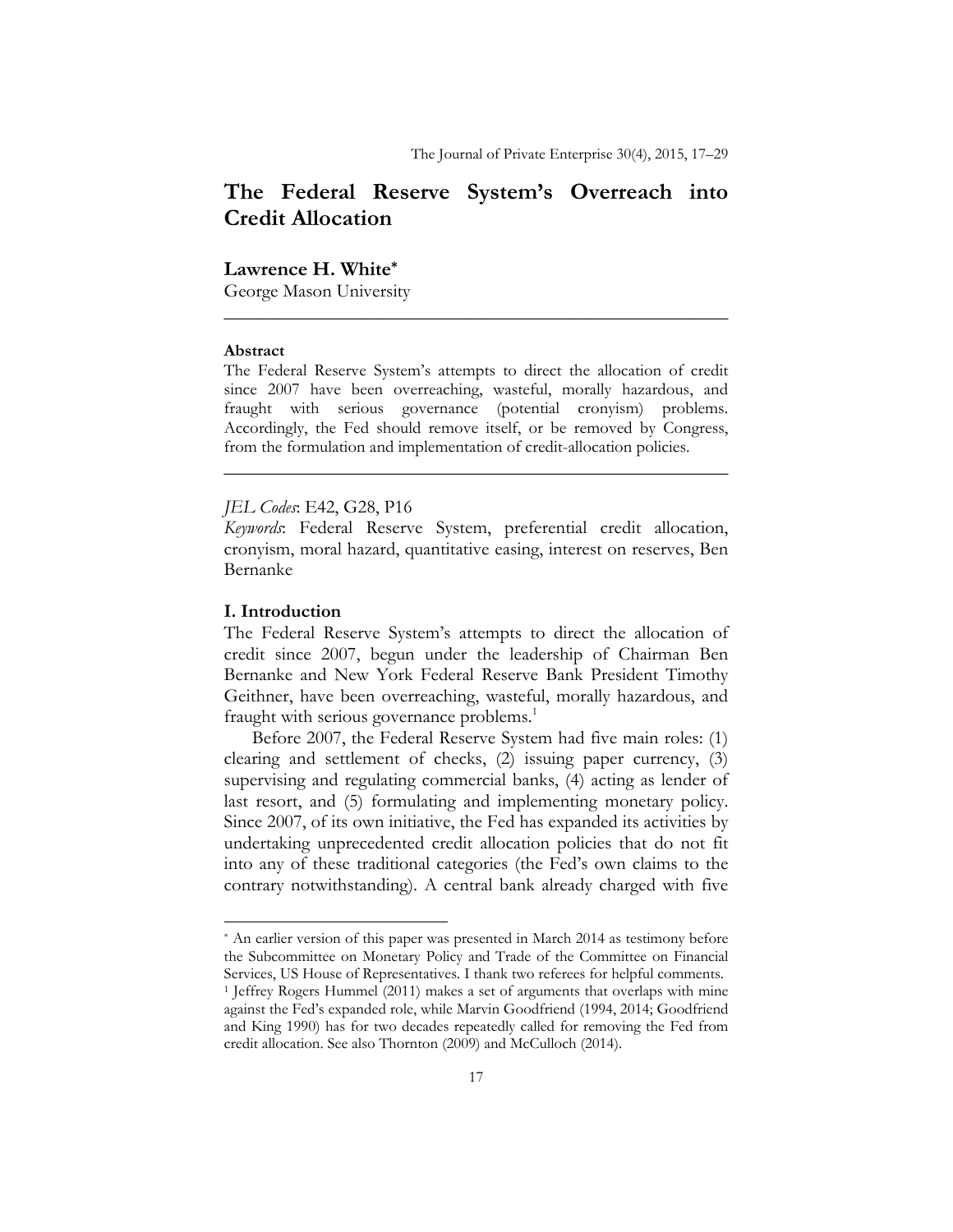tasks, and not excelling in all of them, should not be expanding its activities into an area where it is almost certain to do more harm than good. Accordingly, the Fed should remove itself, or be removed by Congress, from the formulation and implementation of creditallocation policies.

### **II. Recent Credit Allocation Policies and Their Beneficiaries**

Here, "credit allocation policies" means *efforts to increase the share of financial funds* going toward private uses that Federal Reserve policymakers prefer, implicitly at the expense of other credit uses that private-sector actors prefer. For example, Fed purchases of mortgage-backed securities (MBS) allocate a larger share of credit toward the housing industry. Based on a compilation by the Government Accountability Office (2011), with my own two additions at the end, here is a list of twenty-two Fed credit allocation initiatives in recent years, the dates they commenced, and their beneficiaries:

Term Auction Facility (December 2007): depository institutions

 Dollar Swap Lines (December 2007): foreign-domiciled commercial banks doing US dollar business

 Term Securities Lending Facility (March 2008): primary dealers, a set of select Wall Street securities firms (numbering twenty at the time) from which the New York Fed trading desk routinely buys bonds, and to which it sells bonds, in the execution of monetary policy operations

- Primary Dealer Credit Facility (March 2008): primary dealers
- Asset-Backed Commercial Paper Money Market Mutual Fund Liquidity Facility (September 2008): money market mutual funds

• Commercial Paper Funding Facility (October 2008): issuers and holders of commercial paper

 Money Market Investor Funding Facility (October 2008, but never used): money market mutual funds

 Term Asset-Backed Securities Loan Facility (November 2008): holders of MBS

- Bridge loan to JP Morgan Chase (March 2008): JPMorgan Chase; Bear Stearns shareholders, bondholders, and counterparties
- Maiden Lane LLC (March 2008): JPMorgan Chase; Bear Stearns shareholders, bondholders, and counterparties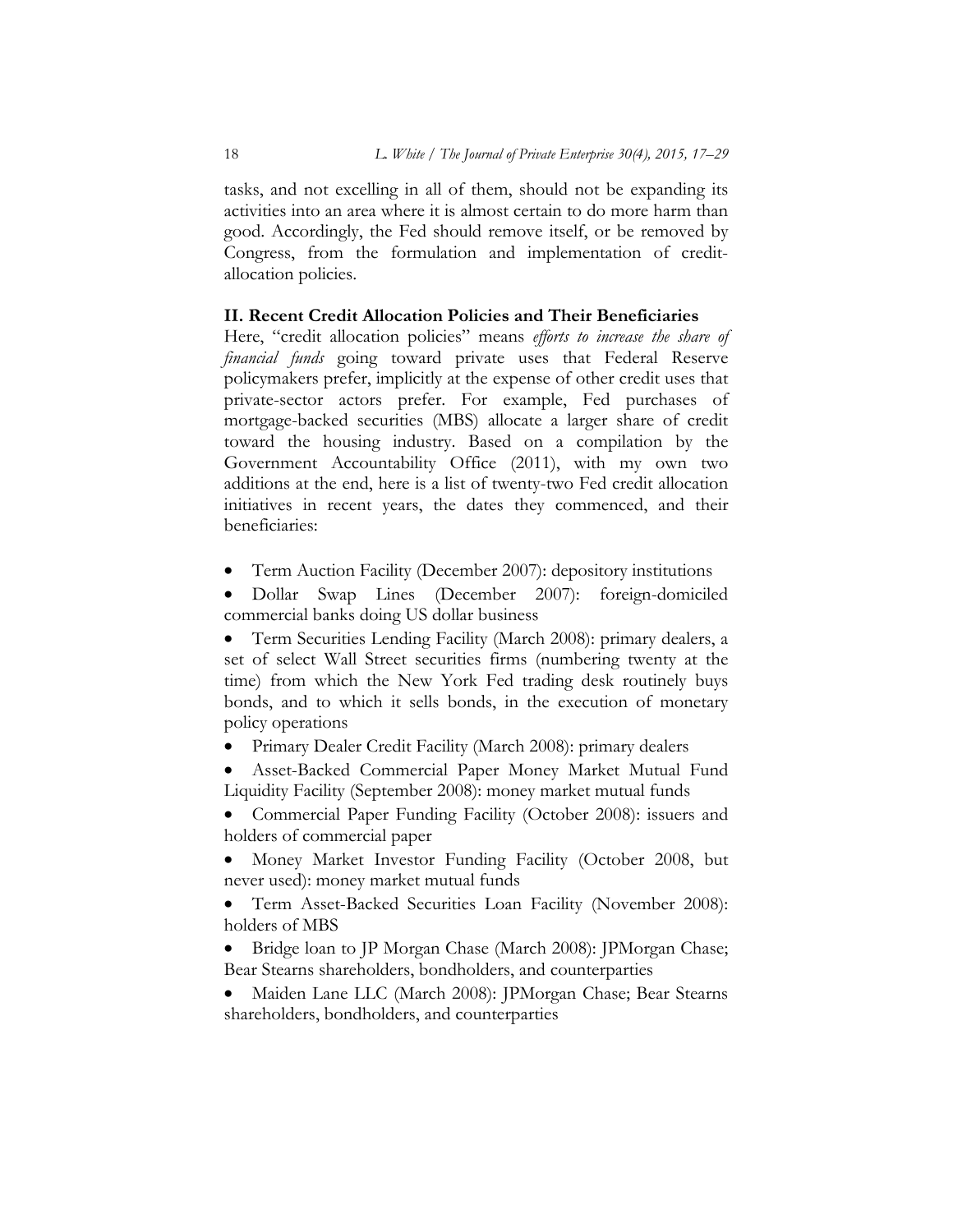Revolving AIG Credit Facility (September 2008): AIG and its counterparties

- Securities Borrowing Facility (October 2008): holders of MBS
- Maiden Lane II LLC (November 2008): AIG counterparties, especially Goldman Sachs
- Maiden Lane III LLC (November10, 2008): AIG counterparties, especially Goldman Sachs
- life insurance securitization (March 2009, but never used): AIG counterparties
- credit extensions to affiliates of some primary dealers (September 2008): four broker-dealer firms
- Citigroup nonrecourse lending commitment (November 2008): Citigroup
- Bank of America nonrecourse lending commitment (January 2009): Bank of America
- Agency Mortgage-Backed Securities Purchase Program (November 2008): bondholders of Fannie Mae and Freddie Mac

• Operation Twist (September 2011, enlarged June 2012):<sup>2</sup> holders and guarantors of long-term MBS, housing finance firms that originate long-term fixed-rate mortgages, and housing construction firms

- Quantitative Easing 1 (January 2009): $3$  same beneficiaries
- Quantitative Easing 3 (September 2012): $4$  same beneficiaries

#### **III. Nonmarket Credit Allocation Is Inefficient**

Credit is fungible, and can be re-lent by intermediaries that are free to seek end borrowers offering the highest risk-adjusted returns. Some of the lending programs listed that directed funds to particular classes of intermediaries, such as the Term Auction Facility, therefore might have had little impact on the mix of end uses of credit. Fannie Mae and Freddie Mac as intermediaries are constrained to lend to the housing market, however. Thus, allocations of credit to Fannie Mae and Freddie Mac should be expected to reduce the availability of

<sup>&</sup>lt;sup>2</sup> Operation Twist refers to the replacing of short-term securities with long-term securities in the Fed's portfolio, to reduce long-term interest rates relative to shortterm rates.

<sup>3</sup> QE1 consisted of \$1,250 billion in MBS purchases, but its effects on broader monetary aggregates (M2) were offset by paying interest on reserves. 4 QE3 refers to a series of MBS purchases of \$40 billion per month, similarly offset

by interest on reserves.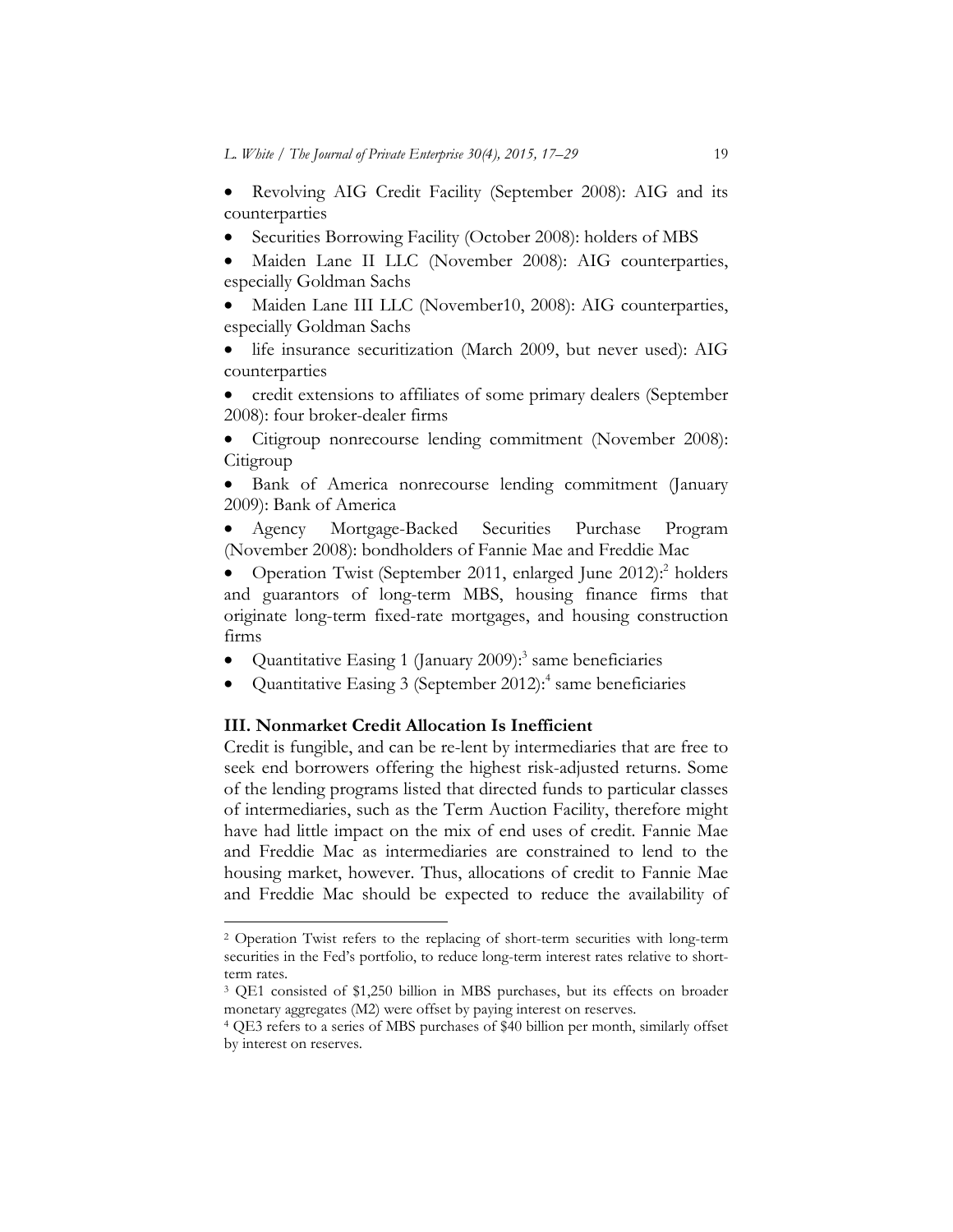credit to other sectors in real terms. Likewise, programs in which the Fed purchases securities from end users, such as the Commercial Paper Funding Facility, can be expected to alter the final mix of credit uses.

To the extent that they did alter the allocation of credit, the programs are almost certain to have been wasteful, directing funds to less than the most productive uses, even if Fed policymakers have had the best of intentions. While the beneficiaries of the programs are obvious, a full analysis must also consider the less obvious costs. The losers from preferential credit allocations are all those potential users of funds who suffer by having credit diverted away from them. The full set of losers and the magnitude of their losses is impossible to identify because we cannot observe the counterfactual state of the world.

Nonetheless, consistent with being on the short end of Fed credit allocation (other factors, namely rising credit standards, deleveraging, and growing federal debt, were working in the same direction), several identifiable sets of credit demanders complained of facing tight credit while the Fed directed credit toward housing. The complaining would-be borrowers include hospitals (Abelson 2008), college students (Luhby 2008), auto buyers and financers (Dash 2008), and small businesses (Sussman 2012). In the aggregate, the US flow of funds accounts (Board of Governors 2014, p. 3) show that while the growth of nominal home mortgage debt slowed in 2009 to a mere 0.6 percent, it remained positive. Credit to other parts of the private nonfinancial sector actually shrank in 2009, nonmortgage consumer credit by 3.9 percent and total business credit by 2.1 percent. Home mortgage debt did begin shrinking in 2010, while the two other sectors returned to positive but slow growth after mid-2010.

Resources are also wasted in the rent-seeking game of competing for preferential allocations, for example, by banks deliberately becoming too big or too connected to be allowed to fail. In standard economics terms, political credit allocation creates both a deadweight loss triangle and a Tullockian rent-seeking loss rectangle.

Financial markets generate prices and quantities of financial assets by aggregating the decentralized judgments of millions of market investors, who are staking their own funds, about the most promising avenues for investment. In credit allocation policy Federal Reserve officials, risking not their own but taxpayers' funds, substitute their own judgment for the financial market's about the proper prices of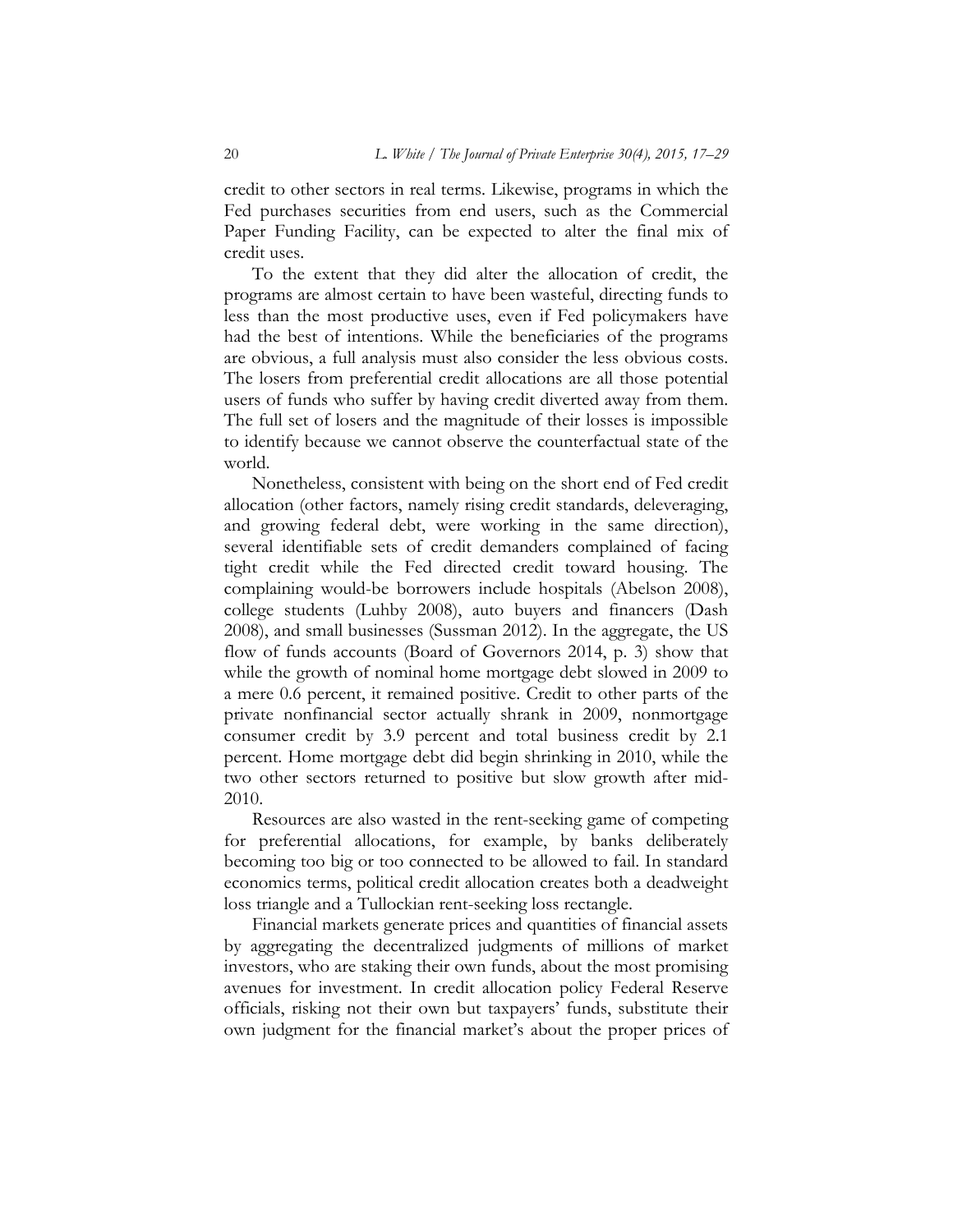various securities and the proper shares of the supply of funds that should go to specific firms or segments of the financial market.<sup>5</sup> The likelihood that any central committee will improve on a competitive market's allocation of funds, even if the committee is limited to tinkering around the margins, is vanishingly small. In particular, a committee that allocates funds to prop up insolvent financial firms, making investments that prudent market participants shun, is following a recipe for throwing good money after bad, and it creates moral hazard (reduces the incentive to invest prudently) as a toxic byproduct.

The Dodd-Frank Act of 2010 restricts special Fed lending to "broad-based" programs, ruling out any program limited to a single firm. While a step in the right direction, having this rule in place before 2010 would have barred only about half of the credit allocation programs listed earlier. The same reasons (avoiding favoritism and moral hazard) that favor broad over narrow lending, taken seriously, recommend an even broader-based approach: the Fed should not try to allocate loanable funds to *any* subset of private intermediaries or ultimate borrowers.

Given our present monetary system (putting consideration of alternative regimes aside), the Fed would best avoid credit misallocation by focusing exclusively on the scarcity of *money*, not credit, in the economy *as a whole*. Suppose that there is an agreed nominal policy target such as the path of nominal income. When money is too scarce to support the target then the Fed should provide more money to the economy as a whole, and vice versa when money is too abundant to reach the target. The cleanest way to inject and withdraw money is through open-market purchases of Treasury securities.<sup>6</sup>

### **IV. Quantitative Easing Plus Interest on Reserves Is a Credit Allocation Policy**

The Fed has defended the last two items on the list, its massive QE1 and QE3 purchases of mortgage-backed securities, as the conduct of

<sup>5</sup> On the risk to taxpayers, see Edward J. Kane (2013), who identifies bailout guarantees as a "taxpayer put." 6 Granted, although a Treasuries-only policy avoids picking favorites among private

borrowers, it does favor the Treasury over private borrowers. QE2 was an example. There does not seem to be a feasible way for the Fed instead to buy and sell shares of "the market portfolio" of all assets, which would be preferable because it would be more allocatively neutral.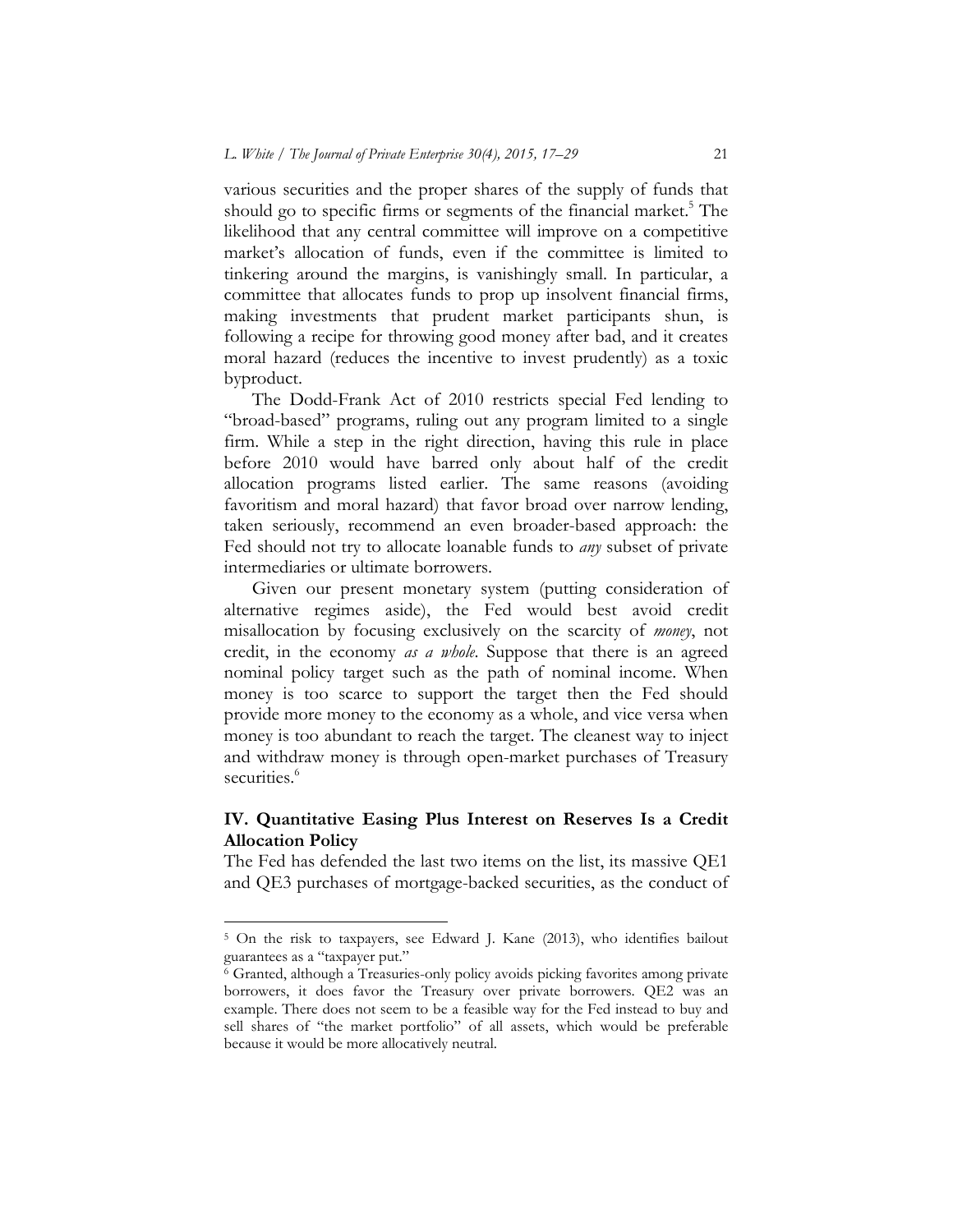monetary policy. Monetary policy means that the central bank *varies the economy's stock of money* in pursuit of some ultimate goal (like low inflation or milder business cycles). The Fed's decisions about *how many* securities to purchase represent monetary policy, because they alter the size of the monetary base, also known as the stock of "highpowered money," the narrowest of the monetary aggregates. But the Fed's decision to purchase *mortgage-backed rather than Treasury* securities of a given volume does *not* qualify as monetary policy because it does not alter the quantitative impact on the monetary base or broader monetary aggregates.

The QE programs, furthermore, have been deliberately *combined with interest on reserves in order to negate their monetary policy impact*, that is, to minimize their impact on the quantity of money held by the public. This "sterilization" can be seen in the nearly unaltered path in the broader monetary aggregate M2 even while the monetary base has skyrocketed (figure 1). Credit allocation policy, by contrast, seeks to redistribute a given volume of credit (for example, change the mix of bank assets funded by M2 deposits) and thereby to change the relative prices of assets.

As figures 1 and 2 show, the Fed's asset purchases from 2009 through 2014 (QE1, 2, and 3) dramatically increased the monetary base, but the Fed has paid sufficient interest on reserves to keep the excess bank reserves bottled up and thus to keep the stock of money held by the public (M2) on a nearly undisturbed growth path.



**Figure 1. Monetary base; total** 

*Source*: St. Louis Fed, using data from the Board of Governors of the Federal Reserve System.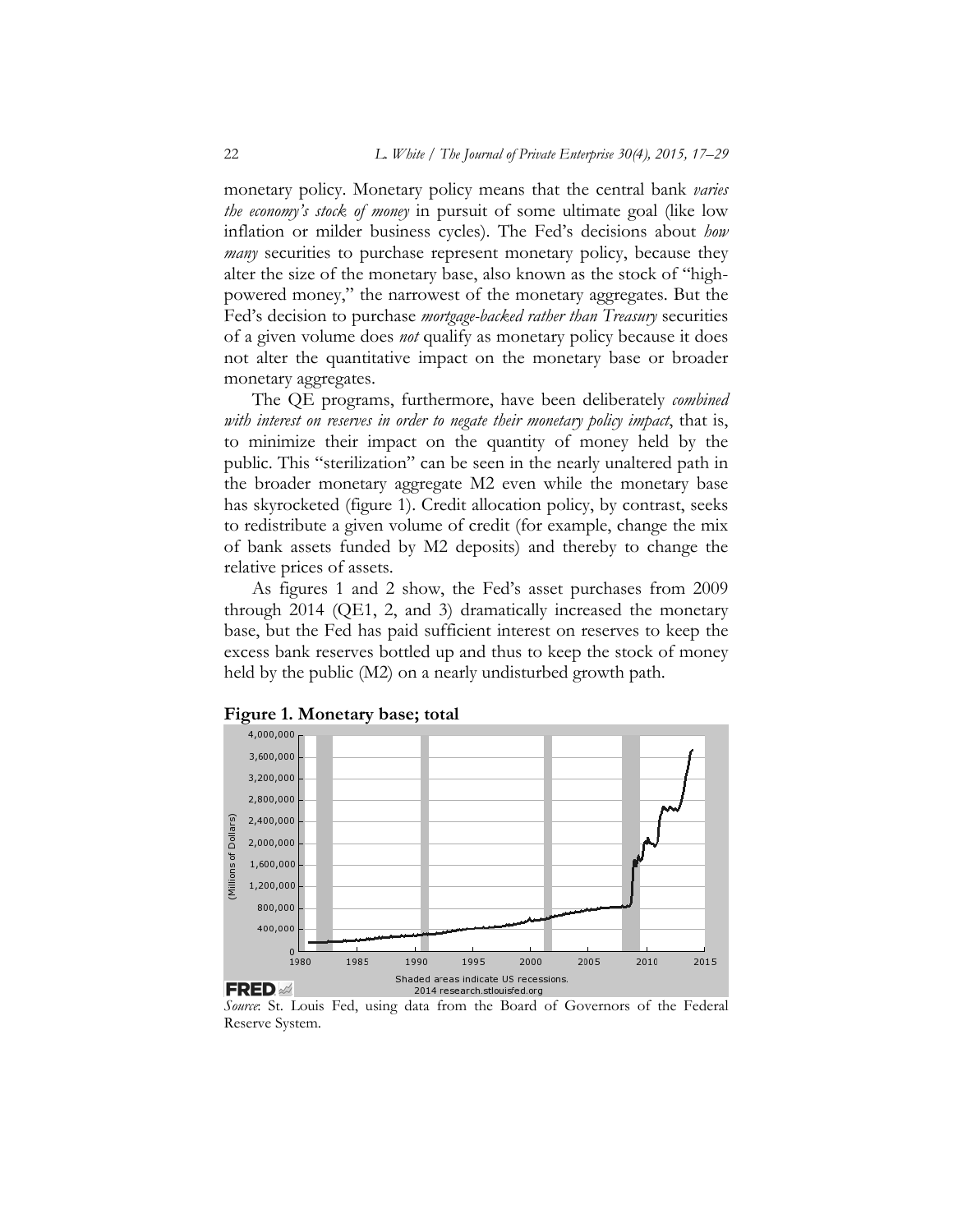

**Figure 2. M2 money stock** 

*Source*: St. Louis Fed, using data from the Board of Governors of the Federal Reserve System.

The combination of quantitative easing 1 and 3—the acquisition of a massive position in MBS—with interest on reserves is correctly categorized not as monetary policy but as fiscal policy. The Fed's aim has been to raise the price of mortgage-backed securities relative to other securities without altering the path of the broader monetary aggregates. It is holding up the price of MBS by effectively borrowing funds from the commercial banks, inducing them to hold massive excess reserves by paying interest on reserves at a rate (0.25 percent) in excess of the prevailing rate on interbank loans or short-term Treasury bills (the fed funds rate has been below 0.25 percent since January 2009; the 1-year Treasury Bill secondary market rate remained below 0.25 percent from March 2011 to May 2015). In general, borrowing and spending in pursuit of a policy goal (here, higher MBS prices) is a fiscal policy, not a monetary policy.

#### **V. Targeted Lending Programs Are Credit Allocation Policies**

The Fed has defended the earlier items on the list, its extraordinary targeted lending programs—which at their peak lent hundreds of billions of dollars—and even its bailouts of Bear Stearns and AIG in 2008, as falling under its traditional role as a "lender of last resort" (LLR). In so doing it has stretched the classical LLR concept beyond any reasonable interpretation. A classical LLR, following the principles laid down by the banking authority Walter Bagehot (1873), temporarily lends reserves to illiquid banks as copiously as necessary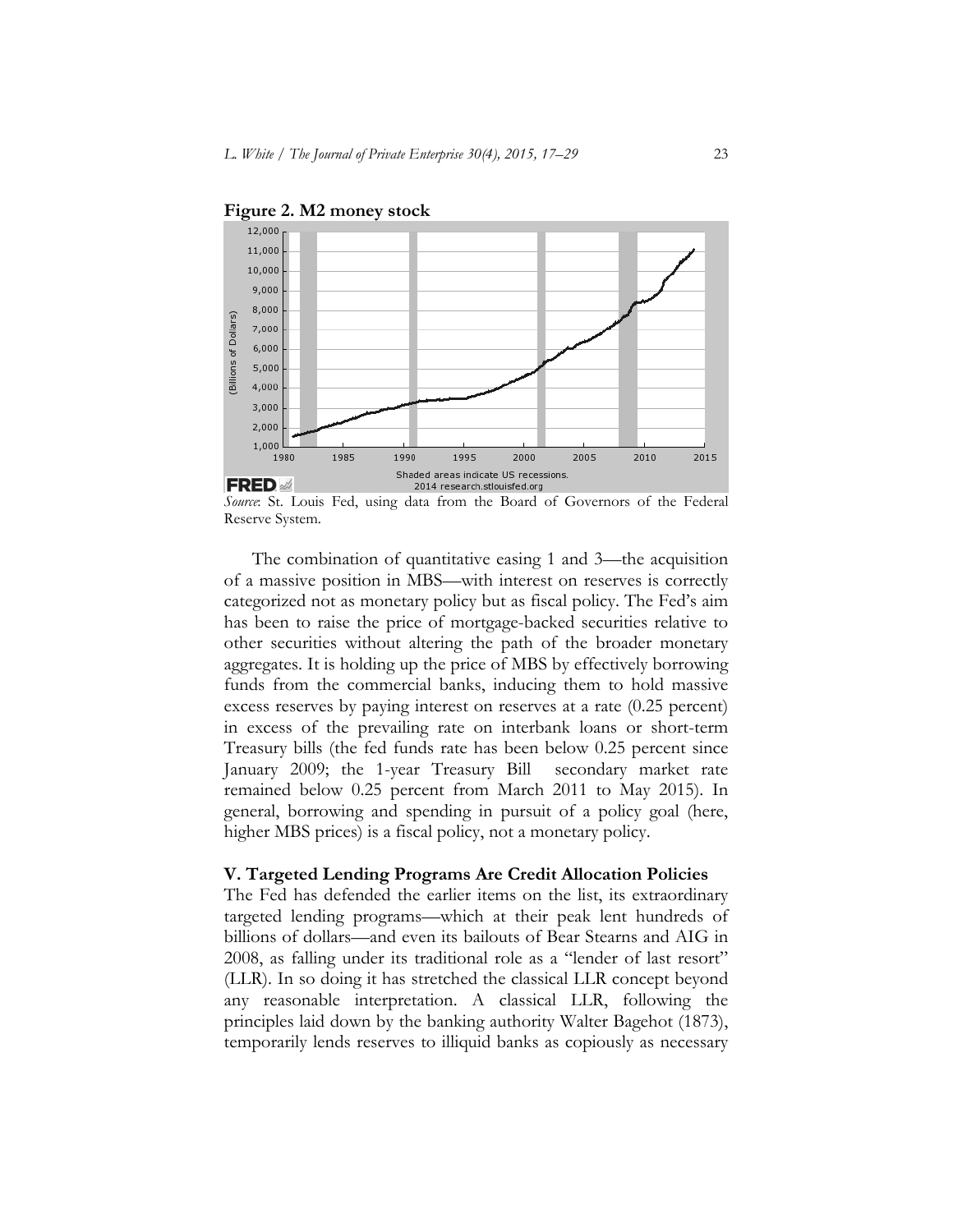to prevent money and credit from contracting system-wide, but avoids moral hazard by lending only at penalty rates and only to solvent banks. In the words of LLR scholar Thomas Humphrey (2010), "The Fed has deviated from the classical model in so many ways as to make a mockery of the notion that it is . . . an LLR in the traditional sense of that term."

Referring to the "long-embedded" and "time-honored" classical conception of the LLR role, former Fed chairman Paul Volcker similarly observed in early April 2008 that in the Bear Stearns bailout, the Fed operated at "the very edge of its lawful and implied powers, transcending in the process certain long-embedded central banking principles and practices. . . . What appears to be in substance a direct transfer of mortgage and mortgage-backed securities of questionable pedigree from an investment bank to the Federal Reserve seems to test the time-honored central bank mantra in time of crisis: lend freely at high rates against good collateral; test it to the point of no return" (as quoted by Brinsley and Massucci 2008).

A classical lender of last resort does not lend to insolvent banks, nor to insolvent (or even solvent) investment houses like Bear Stearns, nor to insurance companies, primary dealers, or money market mutual funds. It does not lend at below-market rates even to solvent banks. How low were the Fed's lending rates? Bloomberg News, based on its analysis of information that became public only later as a result of its Freedom of Information Act lawsuit against the Board of Governors of the Federal Reserve System, reported that "during the crisis, Fed loans were among the cheapest around, with funding available for as low as 0.01 percent in December 2008." Comparing these low Fed loan rates with the borrowers' earnings on the assets they held (computing the net interest margin), Bloomberg reporters estimated that the subsidy was worth about \$13 billion in the aggregate to its recipients (Ivry, Keoun, and Kuntz 2011). Even if this is an overestimate of the size of the transfer, the important fact is that it was positive rather than negative. Traditional last-resort lending is supposed to be at a penalty rate, not a subsidy rate. It aims to provide emergency liquidity, not to boost earnings.

The Fed's bailout and subsidy operations were the sort of fiscal exercises that have traditionally been regarded as the exclusive prerogative of the elected Congress to initiate, as in the creation of the Reconstruction Finance Corporation of the 1930s or the Chrysler bailout of the 1970s or the Resolution Trust Corporation of the 1980s.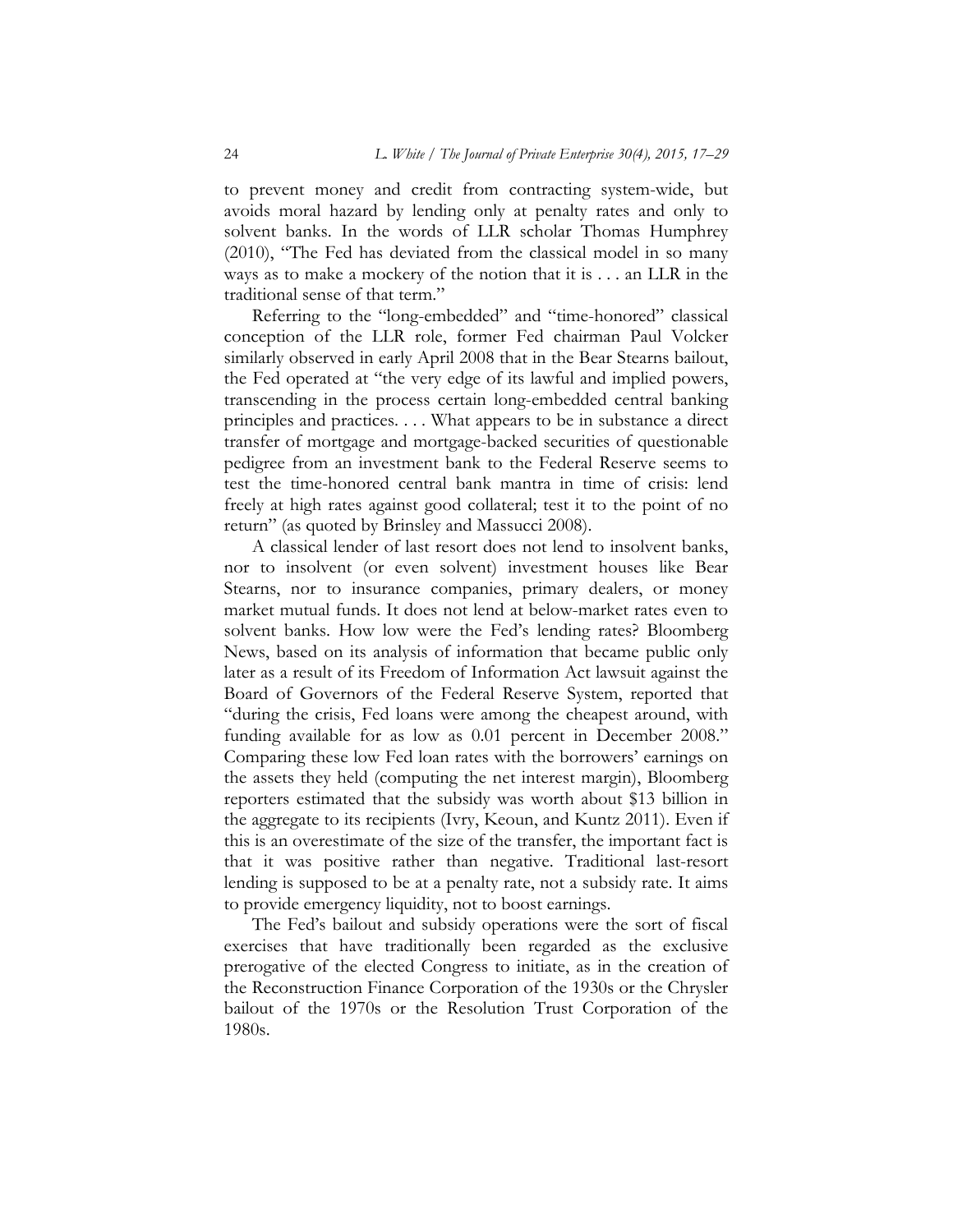The Fed's defenders sometimes warn that criticism of its lending decisions violates the independence that it needs to operate effectively. The principle of independence for the Federal Reserve, however, applies to its *monetary policy* decisions.<sup>7</sup> Congress does nothing to violate the Fed's monetary policy independence when it questions—or even chooses to audit—the Fed's credit allocation or *fiscal policy* decisions. The Fed should not get a free pass from critical scrutiny by miscategorizing its credit allocation policies as monetary policy or last-resort lending.

## **VI. Credit Allocation Policy Is Prone to Favoritism and Capture**

When the Federal Reserve System engages in credit allocation policy—rather than monetary policy involving open-market transactions in Treasury securities only—at least two governance problems arise. First, potential conflicts of interest make the governance structure of the twelve reserve banks problematic, especially at the Federal Reserve Bank of New York (FRBNY), which has done most of the policy design and implementation. The reserve banks have their boards of directors drawn from member bank executives (Class A directors), nonbankers nominated by the member banks (Class B), and other financial and nonfinancial market participants nominated by the Board of Governors (Class C). As the 2011 GAO report notes, "Some of the institutions that borrowed from the emergency programs had senior executives and stockholders that served on Reserve Banks' board of directors. . . . We identified at least 18 former and current Class A, B, and C directors from 9 Reserve Banks who were affiliated with institutions that used at least one emergency program."

For example, General Electric's CEO served as a Class B director of FRBNY, while "GE was one of the largest issuers of commercial paper and General Electric was one of the companies FRBNY consulted when creating the emergency program to assist with the commercial paper market." FRBNY Class A directors included the CEOs of JPMorgan Chase and Lehman Brothers, firms that were beneficiaries of Fed credit allocation programs (Lehman failed anyway). Although the board of directors is not directly consulted on credit policy, it hires, interacts familiarly with, and can fire the reserve bank president who does make policy.

<sup>7</sup> Cargill and O'Driscoll (2013) provide evidence that the Fed's postwar monetary policy record "demonstrates the sensitivity of the Fed to political institutions despite its de jure independent status."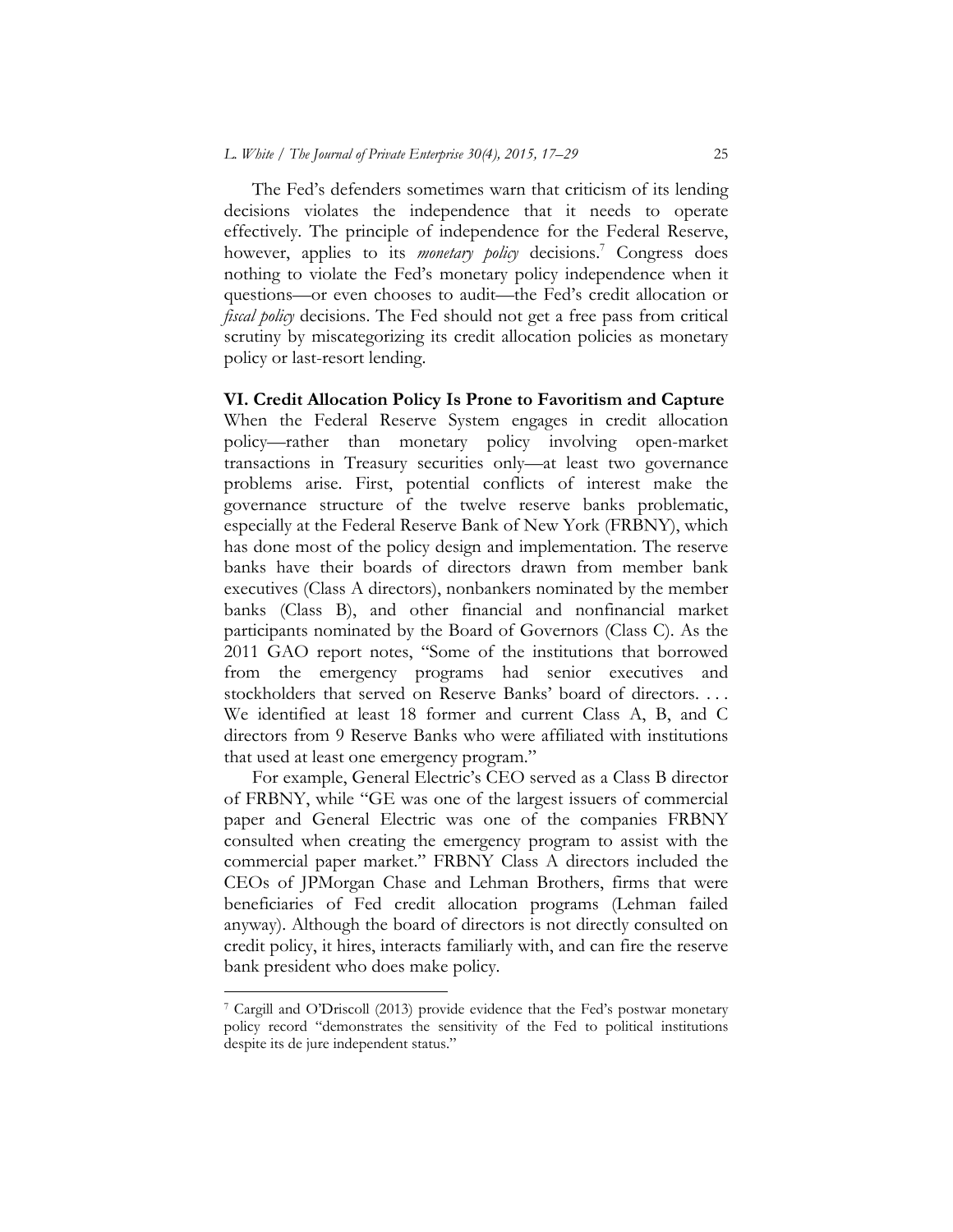Most notoriously, the chairman of the New York board was a member of the Goldman Sachs board of directors during the period in which Goldman shareholders (including this individual) benefited from a not publicly disclosed FRBNY credit-allocation decision to have the insolvent AIG (under FRBNY receivership) repay Goldman and other creditors 100 cents on the dollar on collateralized debt obligations that might have been settled for as little as 60 cents on the dollar (Teitelbaum and Son 2009). The same FRBNY chairman led the search committee seeking a new FRBNY president to replace the departing Timothy Geithner, and chose an individual (William Dudley) who had spent ten of the previous twelve years as a Goldman Sachs partner, managing director, and chief economist.

In recognition of the appearance of conflicts of interest, and in accordance with provisions of the Dodd-Frank Act, as the GAO report notes, since 2010, "all of the Reserve Banks have changed the directors' roles to remove the Class A directors from the process of appointing the bank president." This shift attenuates the member banks' influence over the president, which is warranted with respect to credit allocation policy but unfortunate with respect to monetary policy.

It is desirable to retain member banks' influence over the president with respect to monetary policy because reserve bank presidents as a group have a better track record in Federal Open Market Committee voting than do members of the Board of Governors. That is, commercial bankers are inflation hawks, because a rise in the expected inflation rate brings a rise in nominal interest rates, which punishes the typical commercial bank that borrows short and lends long (e.g., uses one-year deposit liabilities to fund thirtyyear fixed-rate mortgage assets). Having shorter liabilities means that a bank must roll over its liabilities sooner than its assets, and thus must pay higher rates on deposits before it starts earning higher rates on loans. Because their constituents are inflation hawks, reserve bank presidents tend to be more hawkish on inflation than governors (Chappell and McGregor 2000). In a discretionary monetary policy regime, a more hawkish FOMC is desirable for reasons explained by Kenneth Rogoff (1985): it allows the Fed to achieve low inflation more credibly and thus with smaller short-run output and employment losses from differences between actual and expected inflation.

Potential conflicts of interest can be entirely avoided, while retaining the FRB member banks' desirable indirect input into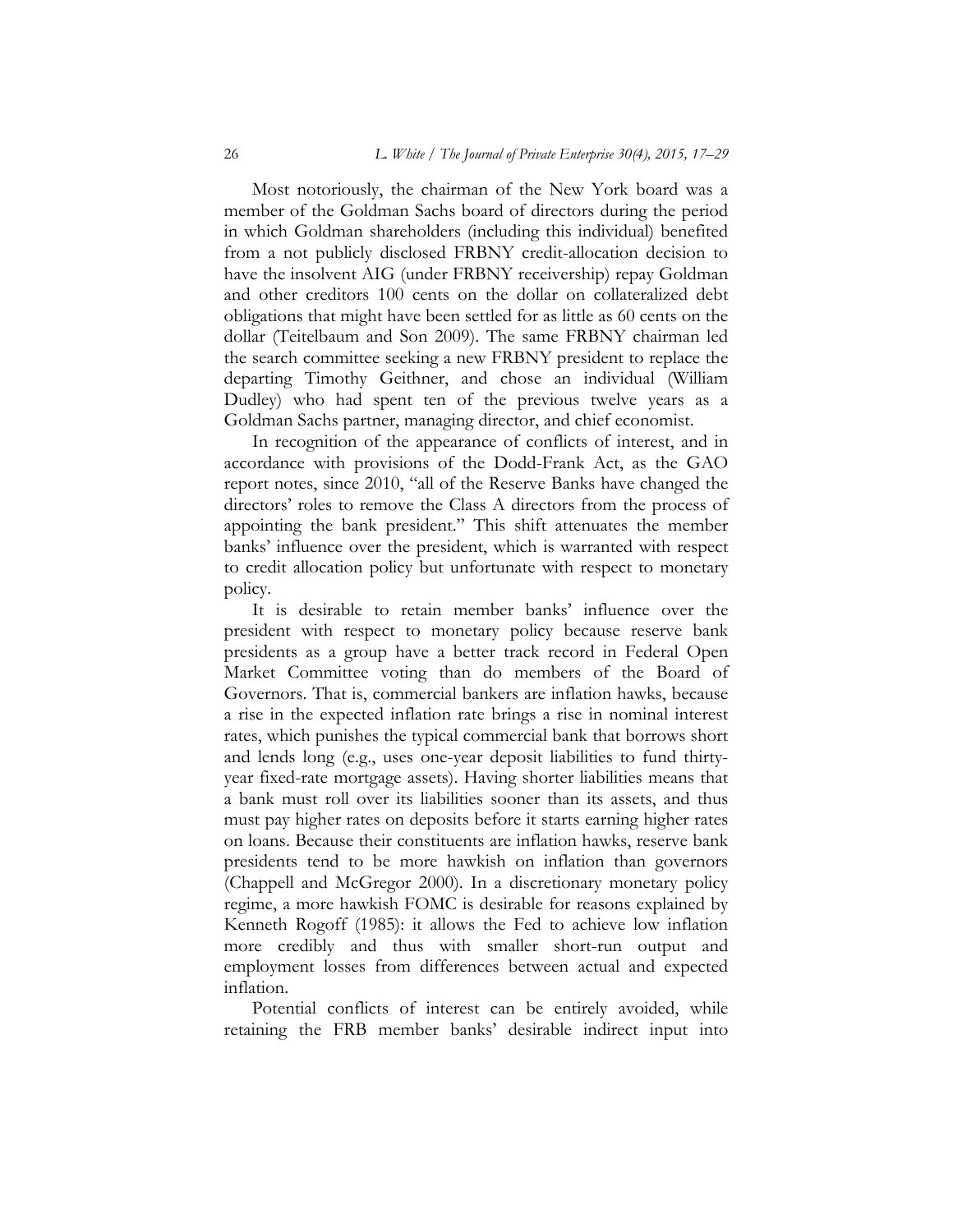monetary policy via the FRB presidents, only by removing the Fed entirely from credit allocation. If the Fed gives no financial institution favored credit allocation treatment, in the form of a bailout or concessionary loan, it does not matter which institutions are represented on an FRB's board of directors.

The second governance problem, the potential for regulatory capture, arises regardless of which institutions' representatives sit on an FRB's board of directors. When the FRBNY staff set out to design credit allocation programs to aid favored segments of the financial system, they consulted with the intended beneficiaries. Notes the GAO (2011) report, "According to FRBNY officials, FRBNY's Capital Markets Group contacted representatives from primary dealers, commercial paper issuers, and other institutions to gain a sense of how to design and calibrate some of the emergency programs." This consultation process—essentially asking, "How can we most effectively boost your net worth?"—is clearly ripe for industry capture of its ostensible regulator—and this episode may well indicate that capture has already happened.

### **VII. Ad Hoc and Thoroughgoing Reform Possibilities**

So long as monetary policy is conducted in a discretionary manner, it is useful to maintain the independent input of the reserve bank presidents on the FOMC. The reserve banks should therefore not become mere outposts of the Federal Reserve Board in order to eliminate commercial bankers' representation on the reserve banks' boards of directors. A better way to remove the potential for conflicts of interest is to require the Federal Reserve System to leave the creation of fiscal and credit-allocation policies to Congress, and their execution to the US Treasury. (If it wants to act in the general interest, Congress should decline to create any such policies.)

A straightforward way to separate the Fed from credit allocation, without major changes to the institutional status quo, is to commit the Fed to holding only US Treasury obligations on its balance sheet, as recommended by Marvin Goodfriend (2014). Even "last resort" provision of bank reserves to the market can be provided by openmarket purchases of Treasury securities, letting the interbank market allocate the funds among banks, rather than by putting loans to favored banks on the Fed's balance sheet (Goodfriend and King 1990). Market participants supplying loanable funds, because they aim to be paid back, have every reason to follow Bagehot's wise precepts of not lending to insolvent banks and not lending at subsidy rates. Goodfriend likens his recommendation to the 1951 "accord"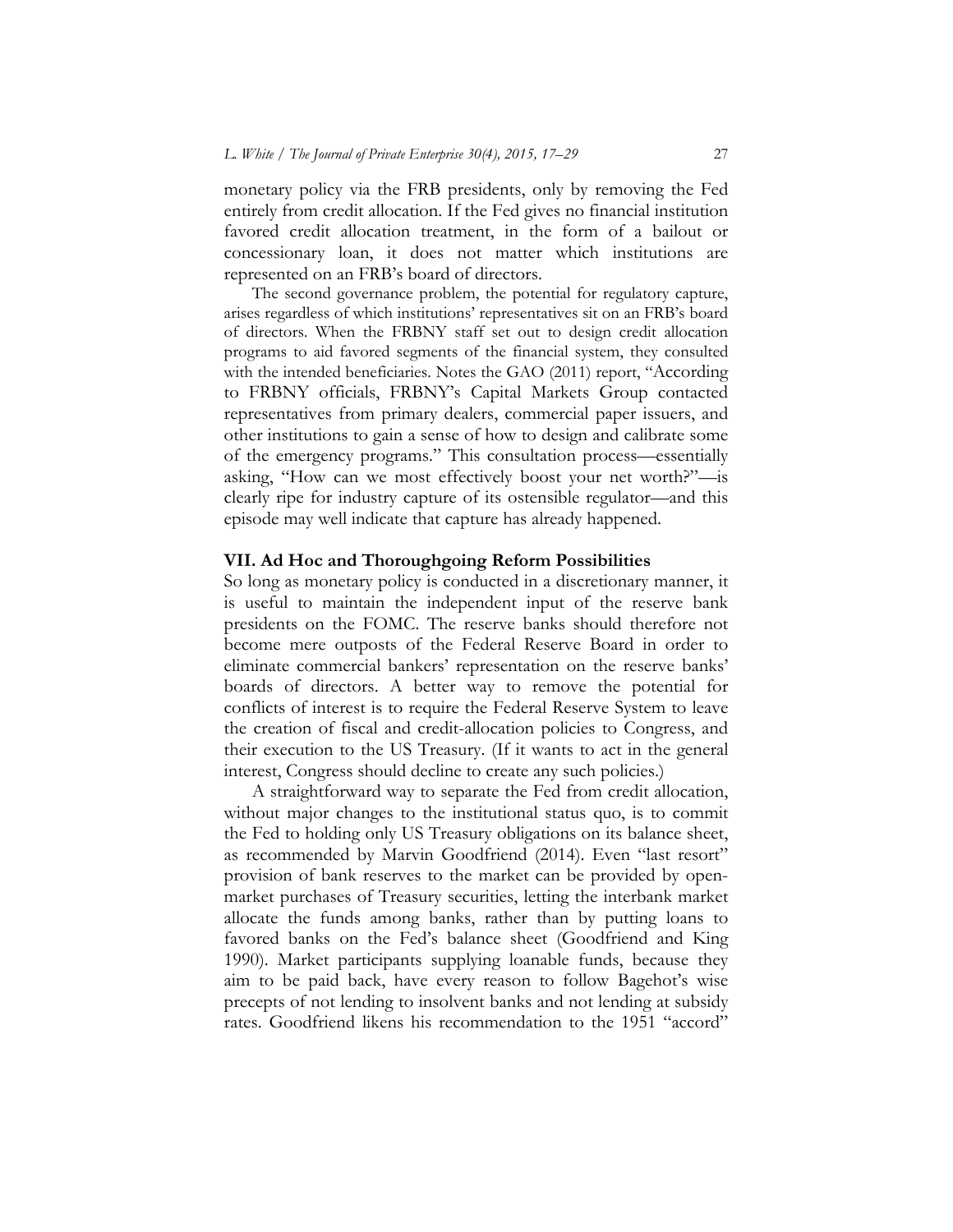between the Federal Reserve System and the US Treasury. We could also liken it to the FDIC Improvement Act of 1991, which sought to correct the FDIC policies that had suffused the banking system with moral hazard.

A more thoroughgoing reform would be to alter the institutional status quo so as to end the Federal Reserve System and return its useful functions to the private sector. White (2011, 2013, 2015) and Selgin, Lastrapes, and White (2012) make cases for alternative arrangements of this sort.

#### **References**

- Abelson, Reed. 2008. "Disappearing Credit Forces Hospitals to Delay Improvements." *New York Times*, October 15, B1.
- Bagehot, Walter. 1873*. Lombard Street: A Description of the Money Market.* London: Henry S. King and Co.
- Board of Governors of the Federal Reserve System. 2014. *Z.1 Financial Accounts of the United States, First Quarter 2014*.
- Brinsley, John, and Anthony Massucci. 2008. "Volcker Says Fed's Bear Loan Stretches Legal Power (Update 4)." *Bloomberg.com*, April 8.
- Cargill, Thomas F., and Gerald P. O'Driscoll, Jr. 2013. "Federal Reserve Independence: Reality or Myth?" *Cato Journal*, 33(3): 418–35.
- Chappell, Henry W., Jr., and Rob Roy McGregor. 2000. "A Long History of FOMC Voting Behavior." *Southern Economic Journal*, 66(4): 906–22.
- Dash, Eric. 2008. "Auto Industry Feels the Pain of Tight Credit." *New York Times*, May 27.
- Goodfriend, Marvin. 1994. "Why We Need an 'Accord' for Federal Reserve Credit
- Policy: A Note." *Journal of Money, Credit, and Banking*, 26(3): 572–80.
- Goodfriend, Marvin. 2014. "The Case for a Treasury-Federal Reserve Accord for Credit Policy," testimony before the Subcommittee on Monetary Policy and Trade of the Committee on Financial Services, US House of Representatives, March 14.
- Goodfriend, Marvin, and Robert G. King. 1990. "Financial Deregulation, Monetary Policy, and Central Banking." In *Restructuring Banking and Financial Services in America*, ed. William S. Haraf and Rose Kushmeider, 216–53*.* Washington, DC: American Enterprise Institute.
- Government Accountability Office. 2011. *Federal Reserve Bank Governance*, October.
- Hummel, Jeffrey Rogers. 2011. "Ben Bernanke versus Milton Friedman: The Federal Reserve's Emergence as the US Economy's Central Planner." *Independent Review*, 15(4): 485–518.
- Humphrey, Thomas M. 2010. "Lender of Last Resort: What It Is, Whence It Came, and Why the Fed Isn't It." *Cato Journal*, 30(2): 33–64.
- Ivry, Bob, Bradley Keoun, and Phil Kuntz. 2011. "Secret Fed Loans Gave Banks \$13 Billion Undisclosed to Congress." *Bloomberg.com*, November 27.
- Kane, Edward J. 2013. "Hair of the Dog That Bit Us: The Insufficiency of New and Improved Capital Requirements." Boston College working paper, March 20.